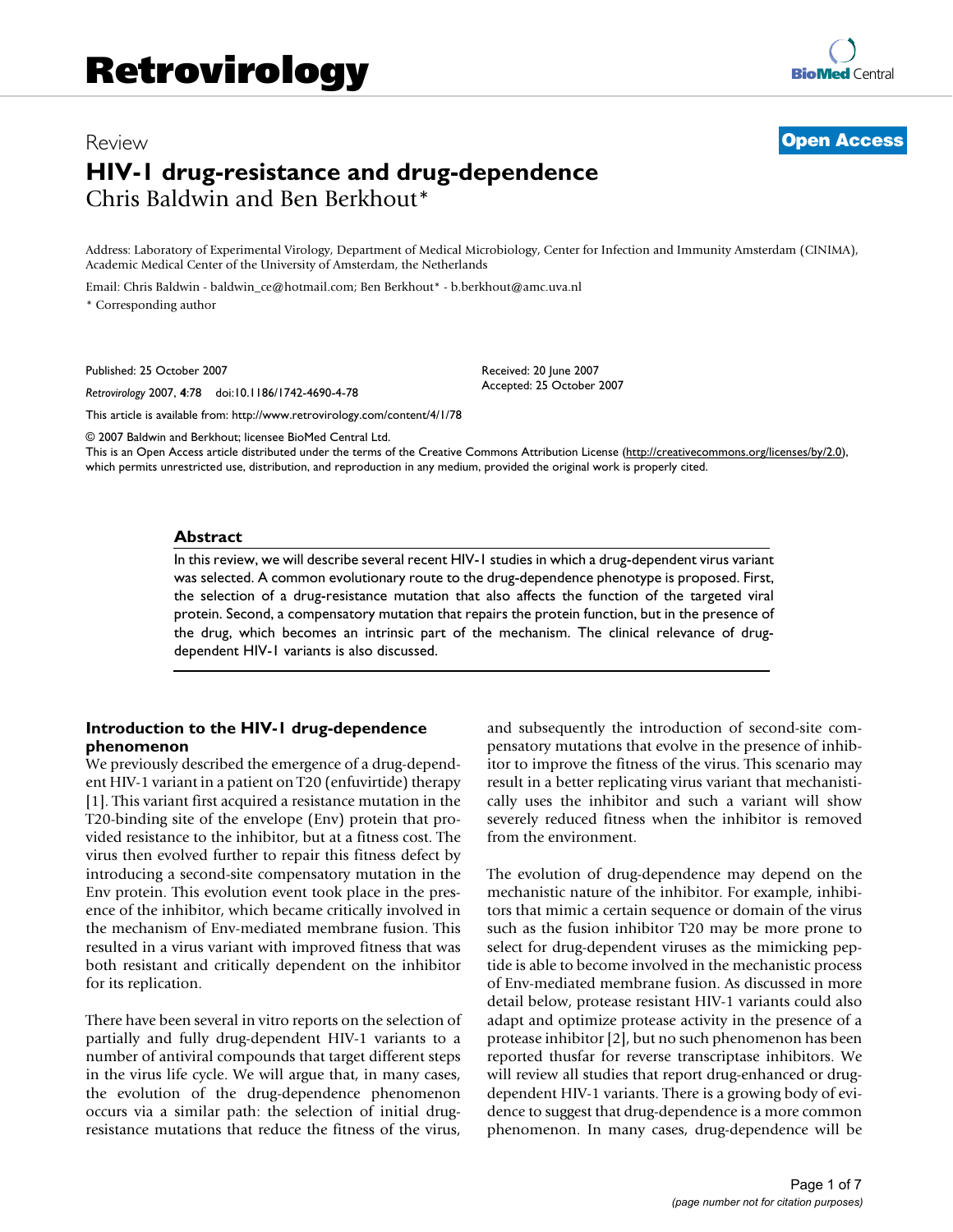missed because the virus does not replicate without the drug, which is usually an indication for the researcher to stop any further experimentation. Furthermore, a drugdependence phenotype will easily be missed in the diagnostic resistance screening assays used today such as the MTT assay.

## **HIV-1 entry and the T20-dependence phenotype**

HIV-1 enters the human cell in 3 main steps: 1) attachment of the viral surface Env gp120 protein to the CD4 receptor on the target cells; 2) subsequent interaction of the Env-CD4 complex with a coreceptor, and 3) virus-cell membrane fusion mediated by the Env transmembrane gp41 protein. Changes within gp41 involve two leucine zipper-like motifs; heptad repeat 1 (HR1) and heptad repeat 2 (HR2) assembling into a highly stable six-helix bundle structure, which juxtaposes the viral and cellular membranes for the fusion event [3-5]. Peptide fusion inhibitors such as T20 can bind to one of the HR motifs and block this conformational switch, and thus inhibit viral entry [6-9].

It is generally agreed upon that resistance to T20 is governed by changes in the HR1 region of gp41, specifically in a stretch of amino acids in and adjacent to the GIV motif (amino acids 36–45 of gp41) (Fig. 1A) [10]. There is accumulating evidence that other Env domains outside the HR1 domain also play a role. This role is either direct, e.g. in the formation of a fusogenic structure that is targeted by T20 and hence can modulate virus sensitivity to T20, or indirect by restoring Env function. One of these regions is the HR2 domain of gp41 that plays a crucial role in the formation of the 6-helix bundle as it folds in an anti-parallel fashion onto the pre-formed trimer of HR1 helixes.

In our report on the in vivo emergence of a T20-dependent virus [1], we described for the first time an HR2 amino acid change that was involved in T20-resistance. Briefly, we performed a genetic analysis of the entire HIV-1 gp41 ectodomain in the viral population from a patient that failed on T20 therapy. Sequence analysis revealed the acquisition of the known T20-resistance mutation GIA (GIV to GIA; mutated amino acid underlined) in HR1, but we also documented a subsequent change in a three amino acid SNY sequence of the HR2 domain  $(S_{N}Y)$  to SKY). We demonstrated that the HR1-HR2 double mutant (GI $A$ -SKY), which dominated the viral population after 32 weeks of therapy, was not only highly resistant to T20, but also critically dependent on the T20 peptide for its replication.

We proposed a mechanistic model that supports this novel feature of drug-dependent viral entry (Fig. 1B) [1]. Briefly, resistance to T20 is caused by the  $GIA$  mutation in HR1, which weakens the interaction with both T20 (resistance) and HR2 (gp41 6-helix bundle formation). The reduced HR1-HR2 affinity negatively impacts Env-mediated fusion and HIV-1 fitness [1,11]. The T20-dependence phenotype is caused by the SKY mutation in HR2, which stabilizes the HR1-HR2 interaction [1]. However, the SKY mutation creates a hyper-fusogenic Env-gp41 molecule that prematurely undergoes the conformational switch, which effectively kills virus infectivity. T20 is able to prevent this premature switch by preserving an earlier prefusion conformation, enabling gp41 to undergo the necessary conformational switch at the correct moment in the fusion process. The T20-control should be transient, as the peptide should leave the complex to allow the subsequent HR1-HR2 interaction.

We subsequently provided further evidence for this mechanistic model. First, according to this mechanistic model of T20-dependence, any compound that transiently interferes with the HR1-HR2 interaction should be able to support the replication of the T20-dependent virus. This critical test was performed with HR1- and HR2-targeting peptides and antibodies, and the results confirm the proposed mechanism (submitted for publication). The only exception was the T1249 fusion inhibitor, which acts as a dominant inhibitor because it does not leave the Env complex in time. This result indicates that the drugdependence phenomenon can also be used in the preclinical testing of improved entry inhibitors, which should preferentially not stimulate the T20-dependent HIV-1 variant. Second, we used virus evolution to obtain insight into the T20-dependence mechanism [12]. Specifically, we allowed the T20-dependent virus to evolve in the absence of T20 to regain T20-independence. Escape variants with improved replication capacity appeared in 5 evolution cultures. Strikingly, 3 of these cultures selected the same amino acid change in the CD4 binding site of Env (glycine at position 431 substituted for arginine: G431R). This mutation was sufficient to abolish the T20 dependence phenotype by restoring viral replication in the absence of T20. Further experimentation indicated that the premature conformational switch is delayed by the second-site mutation in Env that affects the interaction with the CD4 receptor.

#### **How general is the T20-dependence phenotype: a common HR1-HR2 theme**

Numerous clinical studies have reported T20-resistance mutations [1,10,11,13-20]. One clinical trial that enrolled 17 patients was used to track the evolution of sequence changes in HR1 and HR2 that are associated with T20 resistance [14]. Mutations in HR1 (amino acids 36–45) were noted in all patients. Isolates from 6 of 17 patients also developed the subsequent S138A change in HR2. It was proposed that the S138A mutation represents a com-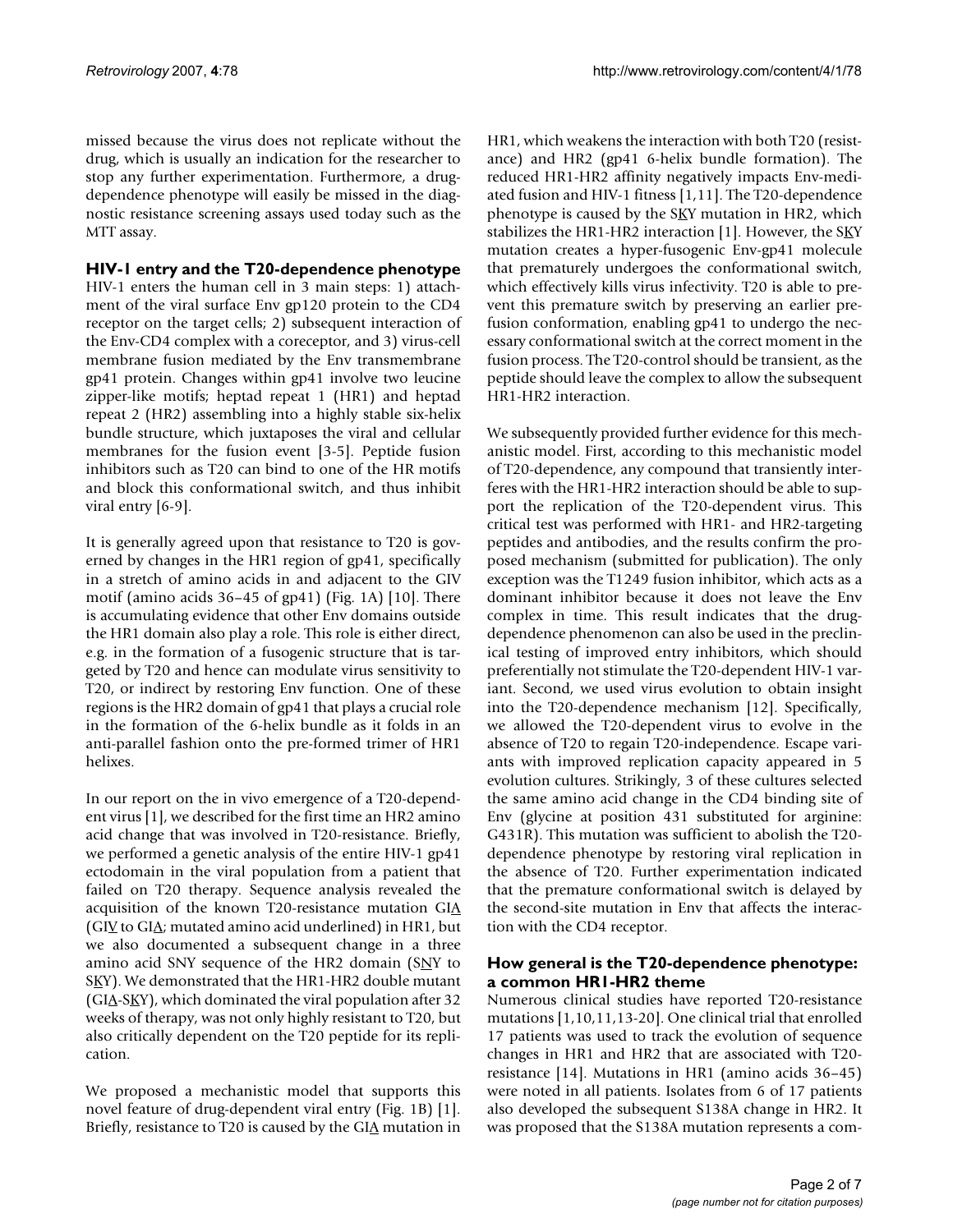

#### **(A) Figure 1** Schematic of gp<sup>1</sup>60, the gp<sup>1</sup>20 and gp<sup>2</sup>1 subunits and a close-up of the gp41 ectodomain of the gp41 ectodomain and a close-up of the gp41 ectodomain and a close-up of the gp41 ectodomain and a close-up o

**(A)** Schematic of gp160, the gp120 and gp41 subunits and a close-up of the gp41 ectodomain. Indicated are the positions and amino acid residues of peptide based fusion inhibitor T20. The GIV sequence in HR1 (position 36–38) of gp41 is underlined. **(B)** Proposed model for T20-dependent viral entry. Each box depicts one of three scenarios: T20-sensitive (GIV-SNY), T20 resistant (GIA-SNY) and T20-dependent (GIA-SKY). A simplified gp41 ectodomain comprised of only one subunit of HR1 (light grey cylinder) and HR2 (dark grey cylinder) joined by a loop region (black line) is used to depict a pre-fusion and post-fusion state of the peptide. The thickness of the arrows represents the speed of the conformational switch between pre- and postfusion conformations. A white star represents the GIA mutation in HR1 and a black star represents the SKY mutation in HR2. Explanations for each reaction are provided on the right hand side.

pensatory mutation that increases T20-resistance, particularly when it co-exists with mutations at position 43 in HR1. Interestingly, careful analysis of the published results revealed a  $\underline{SIM-DKY}$  variant in one of the patients after 24 weeks of therapy. This mutant resembles the T20 dependent GI $A-SKY$  variant that we described [1]. However, little additional information is available, as not all mutations were tested in a molecular HIV-1 clone and analyzed for possible drug-resistance and drug-dependence. Studies that reported combined HR1/HR2 changes are summarized in Table 1.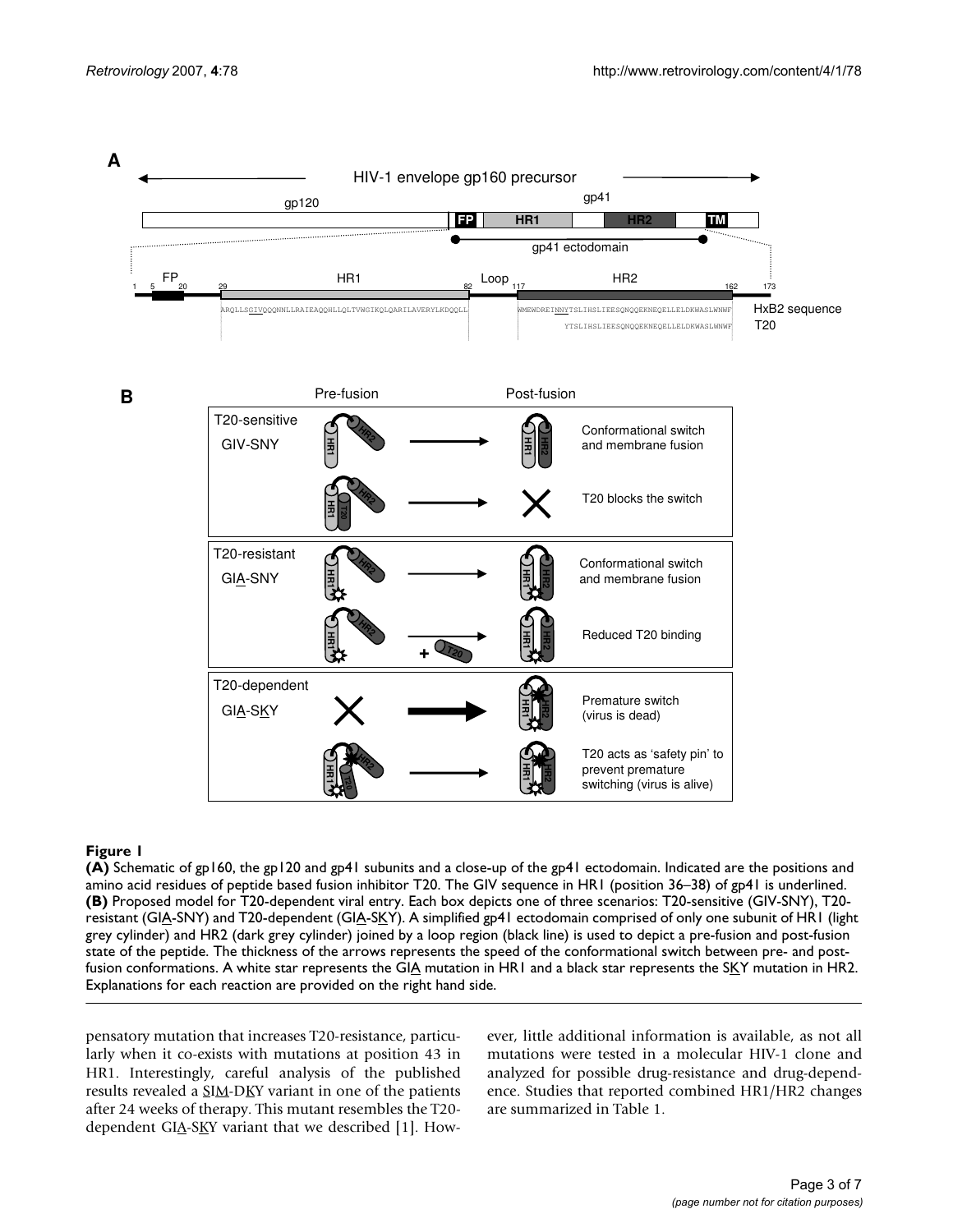| <b>Inhibitor</b>            | gp41 mutations           |                 | Report                                                         |
|-----------------------------|--------------------------|-----------------|----------------------------------------------------------------|
| <b>T20</b>                  | <b>HRI</b>               | HR <sub>2</sub> |                                                                |
| T <sub>20</sub>             | V38A $(GI\underline{A})$ | N126K (SKY)     | Baldwin et al. 2004<br>Ray et al, 2007                         |
| M87 (membrane anchored T20) | 148V                     | <b>N126K</b>    | Hildinger et al, 2001                                          |
| C <sub>34</sub>             | 137K                     | <b>N126K</b>    | Nameki et al, 2005                                             |
| Retrocyclin RC-101          | Q66R                     | <b>N126K</b>    | Cole et al, 2006                                               |
| T20                         | N <sub>43</sub> D        | <b>SI38A</b>    | Xu et al, 2005<br>Perez-Alvarez et al, 2006<br>Ray et al, 2007 |
| T <sub>20</sub>             | N <sub>4</sub> 3D        | <b>E137K</b>    | Tolstrup et al, 2007                                           |

#### **Table 1: Combined HR1-HR2 mutations in the Env protein**

Another clinical trial study analyzed amino acid changes in the gp41 region of Env over a 40–72 week period in 4 patients that received T20 on top of an optimized antiviral regimen [13]. Three of the four patients initially developed T20-resistance mutations in the HR1 region and subsequently developed HR2 mutations. HR1 mutations occurred in the amino acid region 36–45 (G36D/E, N42T, N43D and L45M), whereas S138A was again the main mutation observed in HR2. Although they did not perform molecular recloning experiments, it can be concluded that compensatory changes in HR2 develop frequently within the course of T20 therapy.

Two very recent 2007 studies reported interesting compensatory changes in HR2 within the virus population of patients on T20 therapy [17,21]. The first study describes five treatment-experienced patients that were analyzed for Env sequences prior to T20 therapy and at the point of virologic failure [17]. The same double mutant that we reported  $[1]$ , GIA-SKY, was isolated from one patient and confirmed to be highly resistant to T20. However, drugdependence was not tested. In fact, all patients developed both HR1 and HR2 mutations, including the S138A change in HR2, which was seen in combination with the N43D mutation in HR1 in one patient.

In the second study, Env sequences were analyzed during the course of T20-therapy in 5 patients [21]. The N43D mutation in HR1 provided resistance to T20, but at a large fitness cost (92% decreased infectivity was measured). An interesting compensatory mutation in HR2 (E137K) restored the infectivity defect and further increased resistance to T20.

Thus, mutations in HR1 at residue 43 trigger a response in HR2 at residue 137 (E137K) or 138 (S138A). Interestingly, these HR1 and HR2 amino acid residues are juxtaposed in the post-fusion 6-helix bundle structure [14]. The introduction of N43D in HR1 introduces a negatively charged aspartic acid (D), which may be unfavorable in the formation of the 6-helix bundle as it approaches the negatively charged glutamic acid (E) at position 137. The compensatory HR2 mutation introduces a positively charged lysine (K) or a neutral charged alanine (A), which will avoid the repulsion and thus restore virus infectivity.

#### **T20-like drugs: a common HR1-HR2 theme**

A novel gene therapy approach used a membraneanchored gp41-derived peptide (M87) that includes the T20 sequence, which can protect cells from HIV-1 infection [22]. In an effort to characterize the mechanism of action of the membrane-anchored peptide in comparison to the soluble peptide T20, resistant HIV-1 variants were selected by serial virus passage using cells stably expressing the M87 peptide [23]. Sequence analysis of the resistant variants revealed the HR1 change I48V in combination with the HR2 change N126K, which is the same as the SKY mutation in the T20-dependent variant [1]. This double mutant was confirmed to be resistant to T20 but had a severe reduction in viral fitness in the absence of the T20 peptide.

Nameki *et al* [24] generated variants resistant to the C34 fusion inhibitor that has a similar mode of action as T20 [7,25]. A resistant variant with the I37K mutation in the GIV motif of HR1 and again the N126K mutation in the SNY motif in HR2 was reported. Binding assays revealed that the I37K mutation in HR1 impaired the binding of the C34 peptide, whereas the N126K mutation enhanced HR2 binding to the mutated HR1.

It is generally accepted that HR1 mutations cause resistance to T20/C34. The combined results indicate that HR2 mutations also play a major role in T20/C34-resistance development. HR2 changes may directly impact on the resistance phenotype, but are more likely to influence viral fitness because uncompensated HR1 mutations slow the fusion kinetics and reduce viral fitness [1,11]. Further studies should investigate the compensatory role of HR2 mutations on Env fusion kinetics and possibly drugdependence.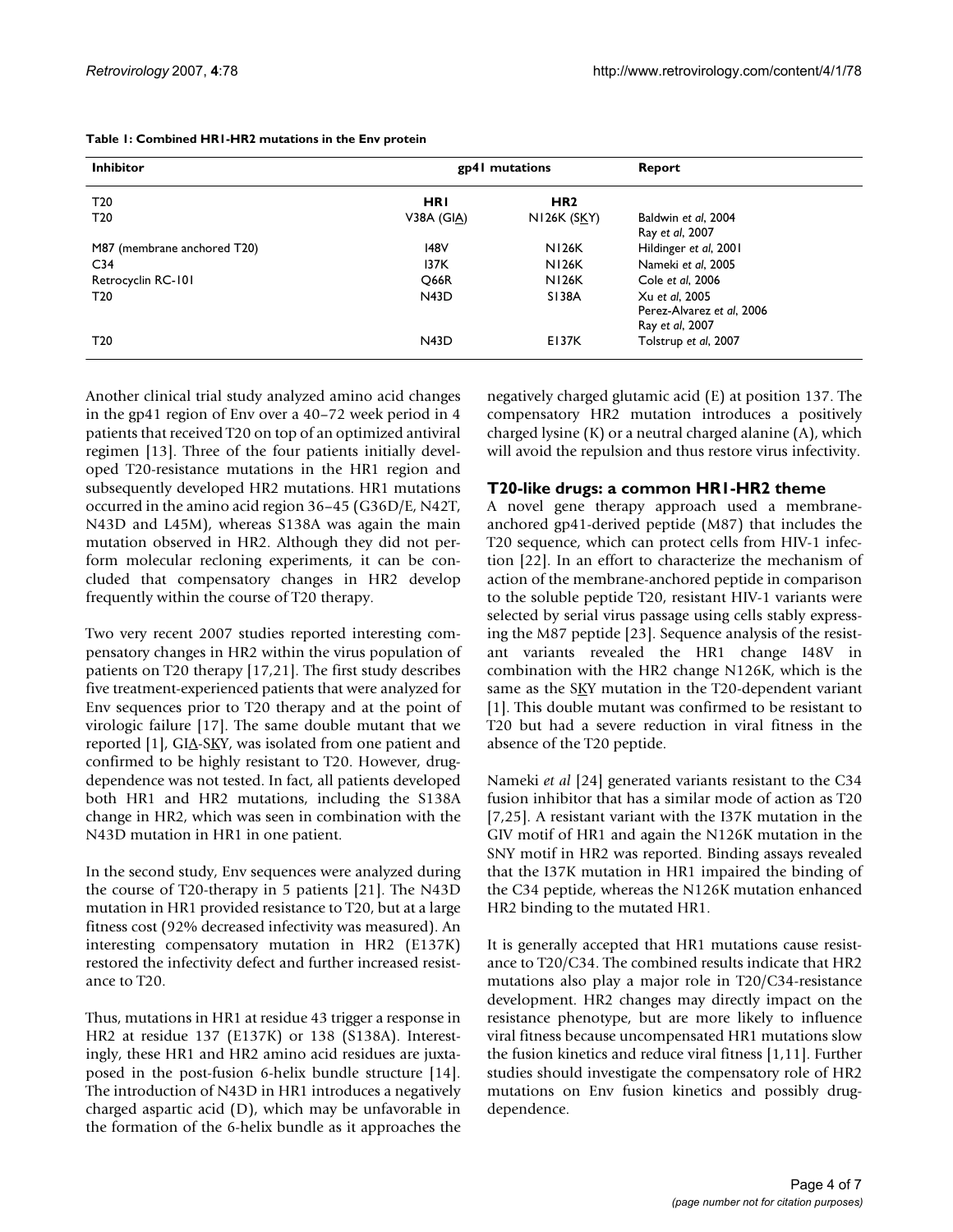## **Other drug-dependencies in the Env protein**

A 2006 report by Cole *et al* described the in vitro selection of resistant virus variants to retrocyclin RC-101 [26]. This drug is a cationic θ-defensin that inhibits HIV-1 entry by blocking 6-helix bundle formation in a similar manner to fusion inhibitors such as T20 and T1249 [27]. The resistant variants that emerged had mutations in HR1 and HR2 of gp41 as well as the CD4 binding domain of gp120 (C4 domain). It was noted that the HR1/HR2 double mutant, but also the HR1/HR2/C4 triple mutant, were not able to adequately infect cells in the absence of RC-101. Addition of RC-101 restored infectivity in a dose-dependent manner. Interestingly, the HR2 mutation is identical to the SKY (N126K) mutation that we reported in the T20dependent virus [1].

Recently, a drug-enhancement phenotype was reported for an inhibitor-bound form of the CCR5 co-receptor [28]. HIV-1 infection can be inhibited by small molecules that target the CCR5 coreceptor and one of the most promising drugs is SCH-D (Vicriviroc) [29]. It was demonstrated that the fully SCH-D resistant viruses with mutations in the Env gene, enter target cells by recognition of the SCH-D bound form of CCR5. SCH-D does not inhibit these resistant viruses, and even enhances their infectivity modestly.

## **Drug-enhancement of the HIV-1 protease**

In 2003, Menzo *et al* described a partially drug-dependent phenomenon (drug-enhancement) when they reported that HIV-1 variants that are resistant to a protease inhibitor have enhanced fitness in the presence of the drug [2]. The drug-enhancement effect was associated with a large number of protease mutations and no single amino acid substitution that is responsible for this drug-enhancement could be identified. However, this report demonstrated that the virus could adapt and optimize protease activity in the presence of the inhibitor, which is of clinical significance as protease inhibitors are used extensively to treat HIV infected patients.

## **Drug-dependence of the HIV-1 Gag protein**

An in vitro study by Aberham *et al* in 1996 selected HIV-1 variants that are resistant to a non-immunosuppressive analog of cyclosporin A (CsA) [30]. The phenotype of all variants was not just drug-resistance, but full drugdependence. The mutants selected in this study provided the first evidence that mutations in the Gag protein can confer resistance to CsA, and that these resistant variants were also critically dependent on CsA for their replication. Furthermore, the drug-dependent phenotype is very stringent, and only revertant viruses with the parental phenotype grew out in the absence of CsA. Subsequent reports proposed a mechanism of HIV-1 resistance to CsA [31,32]. Briefly, HIV-1 requires the incorporation of the peptidyl-prolyl isomerase cyclophilin A (CypA) into maturing virus particles via contact with the proline-rich domain of Capsid (CA) in the Gag polyprotein p55. Early findings on the involvement of CypA suggested that incorporation is necessary for the production of infectious virus particles [33,34]. More recent reports suggest that CypA protects HIV-1 CA from a restriction factor in human cells [35]. The mechanism will likely await identification of this putative restriction factor [36].

CsA binds to CypA and inhibits its incorporation into the virion particle. Resistance to CsA occurs when HIV-1 alters the proline-rich domain in CA to effectively become CypA-independent. Although the exact mechanism of CsA-dependence is not known, numerous models have been proposed [30-32,36]. Recently, a second-site compensatory mutation in a distal CA domain was selected that rescues the virus to a CsA-independent phenotype [36]. This study parallels our work on the evolution of a T20-independent variant [12].

In a recent 2006 study, Adamson *et al* reported a partial drug-dependence phenotype for HIV-1 variants that became resistant to the PA-457 (beviramat) inhibitor [37]. This drug blocks a late step in the Gag processing pathway, specifically the cleavage of SP1 from the C terminus of CA. Similar to our report on T20-dependence, they show that drug-resistant variants with a single resistance mutation had diminished replication capacity and second-site compensatory mutations were able to rescue virus replication. Thus, the first resistance mutation sets the stage for the second compensatory change that integrates the drug in the mechanistic process.

## **Clinical implications of drug-dependent viruses**

The evolution of drug-dependent HIV-1 variants has an obvious clinical relevance. The appearance of such variants during antiviral therapy may be an indication to modify the drug regimen. The switch to an alternative and effective drug regimen will obviously solve the problem, but we will discuss some other scenario's that specifically relate to the presence of a drug-dependent virus. Another problem is that the drug-dependence phenotype is easily overlooked in diagnostic drug-resistance tests. Improved screening assays would be of great advantage to patients as physicians could better define the therapy regimens. It is therefore important that current drug-resistance screening assays are modified to be able to detect the appearance of drug-dependent variants.

Should the treating clinician change the drug regimen when a drug-dependent HIV-1 variant is selected? One could consider stopping with the particular drug to which the virus has become dependent. However, the impact on the viral load will only be transient as archived drug-resist-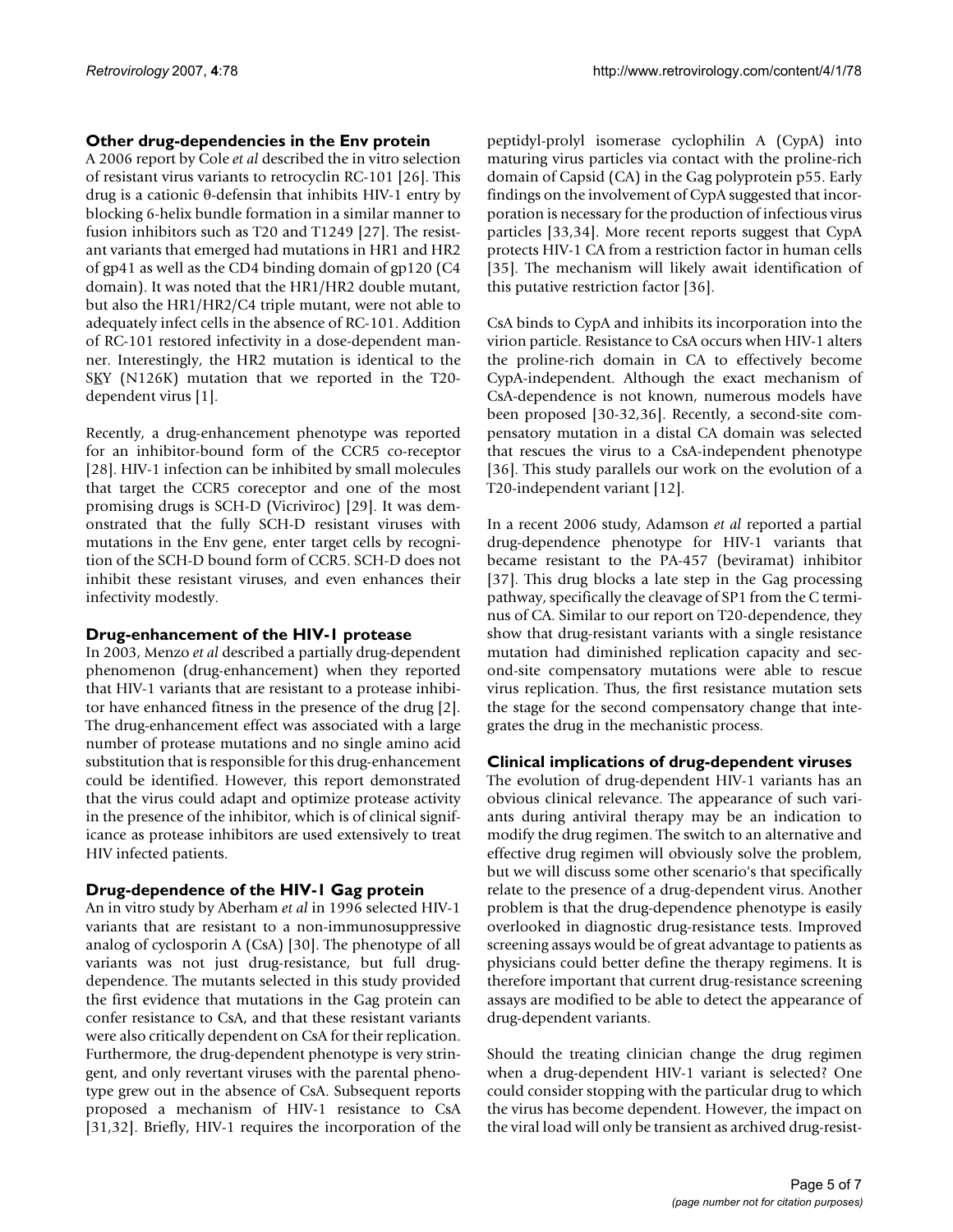ant and wild-type viruses will reappear quickly. Because the wild-type virus is likely to have a higher fitness (without drug) than the drug-dependent virus (with drug) it may in fact be better to continue treatment. An alternative approach would be to provide only sub-optimal amounts of the drug in question, which should lead to down-regulation of the viral load, yet prevent the reappearance of the wild-type virus. However, drug-resistant variants are likely to be favored in this context. Perhaps an alternating on/off treatment scenario provides a good treatment alternative. With drug, the drug-dependent virus will rapidly dominate the quasispecies. Without drug, the wild-type (and resistant) viruses will reappear. It is unclear if this on/off regimen is beneficial for the patient. Similar drug holidays are generally not advised, but the situation will be different with the presence of drug-dependent viruses.

An interesting difference between drug-resistant and drugdependent viruses is at the level of the human population and virus transmission. Drug-resistant viruses are known to spread within the current epidemic [38], but this would seem impossible for T20-dependent viruses because the antiviral inducer drug is not available in the newly infected individual. The actual situation will differ for different drug-dependencies. Entry and RT inhibitor dependence will prevent the establishment of the integrated DNA provirus in the recipient. Drug-dependence that acts at later steps (e.g. Protease drugs) will also block virus replication, but only after an initial DNA provirus integration. In general, drug-dependent viruses will not be able to spread in the population, which could be another reason to try to maintain such variants in patients with a high risk profile of infecting others.

#### **Acknowledgements**

We would like to thank Rogier Sanders for critically reading the manuscript. This review was supported in part by grant number 2005021 from the AIDS fund (Amsterdam).

#### **References**

- Baldwin CE, Sanders RW, Deng Y, Jurriaans S, Lange JM, Lu M, Berkhout B: **[Emergence of a drug-dependent human immun](http://www.ncbi.nlm.nih.gov/entrez/query.fcgi?cmd=Retrieve&db=PubMed&dopt=Abstract&list_uids=15507629)[odeficiency virus type 1 variant during therapy with the T20](http://www.ncbi.nlm.nih.gov/entrez/query.fcgi?cmd=Retrieve&db=PubMed&dopt=Abstract&list_uids=15507629) [fusion inhibitor.](http://www.ncbi.nlm.nih.gov/entrez/query.fcgi?cmd=Retrieve&db=PubMed&dopt=Abstract&list_uids=15507629)** *J Virol* 2004, **78:**12428-12437.
- 2. Menzo S, Monachetti A, Balotta C, Corvasce S, Rusconi S, Paolucci S, Baldanti F, Bagnarelli P, Clementi M: **[Processivity and drug](http://www.ncbi.nlm.nih.gov/entrez/query.fcgi?cmd=Retrieve&db=PubMed&dopt=Abstract&list_uids=12646788)[dependence of HIV-1 protease: determinants of viral fitness](http://www.ncbi.nlm.nih.gov/entrez/query.fcgi?cmd=Retrieve&db=PubMed&dopt=Abstract&list_uids=12646788) [in variants resistant to protease inhibitors.](http://www.ncbi.nlm.nih.gov/entrez/query.fcgi?cmd=Retrieve&db=PubMed&dopt=Abstract&list_uids=12646788)** *AIDS* 2003, **17:**663-671.
- 3. Weissenhorn W, Dessen A, Harrison SC, Skehel JJ, Wiley DC: **[Atomic structure of the ectodomain from HIV-1 gp41.](http://www.ncbi.nlm.nih.gov/entrez/query.fcgi?cmd=Retrieve&db=PubMed&dopt=Abstract&list_uids=9163431)** *Nature* 1997, **387:**426-430.
- 4. Tan K, Liu J, Wang J, Shen S, Lu M: **[Atomic structure of a ther](http://www.ncbi.nlm.nih.gov/entrez/query.fcgi?cmd=Retrieve&db=PubMed&dopt=Abstract&list_uids=9356444)[mostable subdomain of HIV-1 gp41.](http://www.ncbi.nlm.nih.gov/entrez/query.fcgi?cmd=Retrieve&db=PubMed&dopt=Abstract&list_uids=9356444)** *Proc Natl Acad Sci USA* 1997, **94:**12303-12308.
- 5. Chan DC, Fass D, Berger JM, Kim PS: **[Core structure of gp41](http://www.ncbi.nlm.nih.gov/entrez/query.fcgi?cmd=Retrieve&db=PubMed&dopt=Abstract&list_uids=9108481) [from the HIV envelope glycoprotein.](http://www.ncbi.nlm.nih.gov/entrez/query.fcgi?cmd=Retrieve&db=PubMed&dopt=Abstract&list_uids=9108481)** *Cell* 1997, **89:**263-273.
- 6. Lu M, Blacklow SC, Kim PS: **[A trimeric structural domain of the](http://www.ncbi.nlm.nih.gov/entrez/query.fcgi?cmd=Retrieve&db=PubMed&dopt=Abstract&list_uids=8846219) [HIV-1 transmembrane glycoprotein.](http://www.ncbi.nlm.nih.gov/entrez/query.fcgi?cmd=Retrieve&db=PubMed&dopt=Abstract&list_uids=8846219)** *Nat Struct Biol* 1995, **2:**1075-1082.
- 7. Wild CT, Shugars DC, Greenwell TK, McDanal CB, Matthews TJ: **[Peptides corresponding to a predictive alpha-helical domain](http://www.ncbi.nlm.nih.gov/entrez/query.fcgi?cmd=Retrieve&db=PubMed&dopt=Abstract&list_uids=7937889)**

**[of human immunodeficiency virus type 1 gp41 are potent](http://www.ncbi.nlm.nih.gov/entrez/query.fcgi?cmd=Retrieve&db=PubMed&dopt=Abstract&list_uids=7937889) [inhibitors of virus infection.](http://www.ncbi.nlm.nih.gov/entrez/query.fcgi?cmd=Retrieve&db=PubMed&dopt=Abstract&list_uids=7937889)** *Proc Natl Acad Sci USA* 1994, **91:**9770-9774.

- 8. Chen SS: **[Functional role of the zipper motif region of human](http://www.ncbi.nlm.nih.gov/entrez/query.fcgi?cmd=Retrieve&db=PubMed&dopt=Abstract&list_uids=7509005) [immunodeficiency virus type 1 transmembrane protein](http://www.ncbi.nlm.nih.gov/entrez/query.fcgi?cmd=Retrieve&db=PubMed&dopt=Abstract&list_uids=7509005) [gp41.](http://www.ncbi.nlm.nih.gov/entrez/query.fcgi?cmd=Retrieve&db=PubMed&dopt=Abstract&list_uids=7509005)** *J Virol* 1994, **68:**2002-2010.
- 9. Baldwin CE, Sanders RW, Berkhout B: **[Inhibiting HIV-1 entry with](http://www.ncbi.nlm.nih.gov/entrez/query.fcgi?cmd=Retrieve&db=PubMed&dopt=Abstract&list_uids=12871113) [fusion inhibitors.](http://www.ncbi.nlm.nih.gov/entrez/query.fcgi?cmd=Retrieve&db=PubMed&dopt=Abstract&list_uids=12871113)** *Curr Med Chem* 2003, **10:**1633-1642.
- 10. Greenberg ML, Cammack N: **[Resistance to enfuvirtide, the first](http://www.ncbi.nlm.nih.gov/entrez/query.fcgi?cmd=Retrieve&db=PubMed&dopt=Abstract&list_uids=15231762) [HIV fusion inhibitor.](http://www.ncbi.nlm.nih.gov/entrez/query.fcgi?cmd=Retrieve&db=PubMed&dopt=Abstract&list_uids=15231762)** *J Antimicrob Chemother* 2004, **54:**333-340.
- 11. Lu J, Sista P, Giguel F, Greenberg M, Kuritzkes DR: **[Relative repli](http://www.ncbi.nlm.nih.gov/entrez/query.fcgi?cmd=Retrieve&db=PubMed&dopt=Abstract&list_uids=15078945)**cative fitness of human immunodeficiency virus type I<br>mutants resistant to enfuvirtide (T-20). *J Virol* 2004, [mutants resistant to enfuvirtide \(T-20\).](http://www.ncbi.nlm.nih.gov/entrez/query.fcgi?cmd=Retrieve&db=PubMed&dopt=Abstract&list_uids=15078945) **78:**4628-4637.
- Baldwin CE, Berkhout B: Second site escape of a T20-dependent **HIV-1 variant by a single amino acid change in the CD4 binding region of the envelope glycoprotein.** *Retrovirology* 2006, **3:84:**.
- 13. Perez-Alvarez L, Carmona R, Ocampo A, Asorey A, Miralles C, Perez C, Pinilla M, Contreras G, Taboada JA, Najera R: **[Long-term mon](http://www.ncbi.nlm.nih.gov/entrez/query.fcgi?cmd=Retrieve&db=PubMed&dopt=Abstract&list_uids=16372284)[itoring of genotypic and phenotypic resistance to T20 in](http://www.ncbi.nlm.nih.gov/entrez/query.fcgi?cmd=Retrieve&db=PubMed&dopt=Abstract&list_uids=16372284) [treated patients infected with HIV-1.](http://www.ncbi.nlm.nih.gov/entrez/query.fcgi?cmd=Retrieve&db=PubMed&dopt=Abstract&list_uids=16372284)** *J Med Virol* 2006, **78:**141-147.
- 14. Xu L, Pozniak A, Wildfire A, Stanfield-Oakley SA, Mosier SM, Ratcliffe D, Workman J, Joall A, Myers R, Smit E, Cane PA, Greenberg ML, Pillay D: **[Emergence and evolution of enfuvirtide resistance fol](http://www.ncbi.nlm.nih.gov/entrez/query.fcgi?cmd=Retrieve&db=PubMed&dopt=Abstract&list_uids=15728911)[lowing long-term therapy involves heptad repeat 2](http://www.ncbi.nlm.nih.gov/entrez/query.fcgi?cmd=Retrieve&db=PubMed&dopt=Abstract&list_uids=15728911) [mutations within gp41.](http://www.ncbi.nlm.nih.gov/entrez/query.fcgi?cmd=Retrieve&db=PubMed&dopt=Abstract&list_uids=15728911)** *Antimicrob Agents Chemother* 2005, **49:**1113-1119.
- 15. Poveda E, Rodes B, Toro C, Martin-Carbonero L, Gonzalez-Lahoz J, Soriano V: **[Evolution of the gp41 env region in HIV-infected](http://www.ncbi.nlm.nih.gov/entrez/query.fcgi?cmd=Retrieve&db=PubMed&dopt=Abstract&list_uids=12351957) [patients receiving T-20, a fusion inhibitor.](http://www.ncbi.nlm.nih.gov/entrez/query.fcgi?cmd=Retrieve&db=PubMed&dopt=Abstract&list_uids=12351957)** *AIDS* 2002, **16:**1959-1961.
- 16. Zollner B, Feucht HH, Schroter M, Schafer P, Plettenberg A, Stoehr A, Laufs R: **[Primary genotypic resistance of HIV-1 to the fusion](http://www.ncbi.nlm.nih.gov/entrez/query.fcgi?cmd=Retrieve&db=PubMed&dopt=Abstract&list_uids=11399967) [inhibitor T-20 in long-term infected patients.](http://www.ncbi.nlm.nih.gov/entrez/query.fcgi?cmd=Retrieve&db=PubMed&dopt=Abstract&list_uids=11399967)** *AIDS* 2001, **15:**935-936.
- 17. Ray N, Harrison JE, Blackburn LA, Martin JN, Deeks SG, Doms RW: **Clinical resistance to enfuvirtide does not affect susceptibility to other classes of entry inhibitors.** *J Virol* 2007, **[Epub ahead of print]:**.
- 18. Labrosse B, Morand-Joubert L, Goubard A, Rochas S, Labernardiere JL, Pacanowski J, Meynard JL, Hance AJ, Clavel F, Mammano F: **[Role](http://www.ncbi.nlm.nih.gov/entrez/query.fcgi?cmd=Retrieve&db=PubMed&dopt=Abstract&list_uids=16912327) of the envelope genetic context in the development of enfu[virtide resistance in human immunodeficiency virus type 1](http://www.ncbi.nlm.nih.gov/entrez/query.fcgi?cmd=Retrieve&db=PubMed&dopt=Abstract&list_uids=16912327) [infected patients.](http://www.ncbi.nlm.nih.gov/entrez/query.fcgi?cmd=Retrieve&db=PubMed&dopt=Abstract&list_uids=16912327)** *J Virol* 2006, **80:**8807-8819.
- 19. Sista PR, Melby T, Davison D, Jin L, Mosier S, Mink M, Nelson EL, DeMasi R, Cammack N, Salgo MP, Matthews TJ, Greenberg ML: **Characterization of determinants of genotypic and pheno[typic resistance to enfuvirtide in baseline and on-treatment](http://www.ncbi.nlm.nih.gov/entrez/query.fcgi?cmd=Retrieve&db=PubMed&dopt=Abstract&list_uids=15316339) [HIV-1 isolates.](http://www.ncbi.nlm.nih.gov/entrez/query.fcgi?cmd=Retrieve&db=PubMed&dopt=Abstract&list_uids=15316339)** *AIDS* 2004, **18:**1787-1794.
- 20. Wei X, Decker JM, Liu H, Zhang Z, Arani RB, Kilby JM, Saag MS, Wu X, Shaw GM, Kappes JC: **[Emergence of resistant human immu](http://www.ncbi.nlm.nih.gov/entrez/query.fcgi?cmd=Retrieve&db=PubMed&dopt=Abstract&list_uids=12019106)[nodeficiency virus type 1 in patients receiving fusion inhibi](http://www.ncbi.nlm.nih.gov/entrez/query.fcgi?cmd=Retrieve&db=PubMed&dopt=Abstract&list_uids=12019106)[tor \(T-20\) monotherapy.](http://www.ncbi.nlm.nih.gov/entrez/query.fcgi?cmd=Retrieve&db=PubMed&dopt=Abstract&list_uids=12019106)** *Antimicrob Agents Chemother* 2002, **46:**1896-1905.
- 21. Tolstrup M, Selzer-Plon J, Laursen AL, Bertelsen L, Gerstoft J, Duch M, Pedersen FS, Ostergaard L: **[Full fusion competence rescue of](http://www.ncbi.nlm.nih.gov/entrez/query.fcgi?cmd=Retrieve&db=PubMed&dopt=Abstract&list_uids=17301572) [the enfuvirtide resistant HIV-1 gp41 genotype \(43D\) by a](http://www.ncbi.nlm.nih.gov/entrez/query.fcgi?cmd=Retrieve&db=PubMed&dopt=Abstract&list_uids=17301572) [prevalent polymorphism \(137K\).](http://www.ncbi.nlm.nih.gov/entrez/query.fcgi?cmd=Retrieve&db=PubMed&dopt=Abstract&list_uids=17301572)** *AIDS* 2007, **21:**519-521.
- 22. Hildinger M, Dittmar MT, Schult-Dietrich P, Fehse B, Schnierle BS, Thaler S, Stiegler G, Welker R, von Laer D: **[Membrane-anchored](http://www.ncbi.nlm.nih.gov/entrez/query.fcgi?cmd=Retrieve&db=PubMed&dopt=Abstract&list_uids=11222732) [peptide inhibits human immunodeficiency virus entry.](http://www.ncbi.nlm.nih.gov/entrez/query.fcgi?cmd=Retrieve&db=PubMed&dopt=Abstract&list_uids=11222732)** *J Virol* 2001, **75:**3038-3042.
- 23. Lohrengel S, Hermann F, Hagmann I, Oberwinkler H, Scrivano L, Hoffmann C, von Laer D, Dittmar MT: **[Determinants of human](http://www.ncbi.nlm.nih.gov/entrez/query.fcgi?cmd=Retrieve&db=PubMed&dopt=Abstract&list_uids=16051817) [immunodeficiency virus type 1 resistance to membrane](http://www.ncbi.nlm.nih.gov/entrez/query.fcgi?cmd=Retrieve&db=PubMed&dopt=Abstract&list_uids=16051817)[anchored gp41-derived peptides.](http://www.ncbi.nlm.nih.gov/entrez/query.fcgi?cmd=Retrieve&db=PubMed&dopt=Abstract&list_uids=16051817)** *J Virol* 2005, **79:**10237-10246.
- 24. Nameki D, Kodama E, Ikeuchi M, Mabuchi N, Otaka A, Tamamura H, Ohno M, Fujii N, Matsuoka M: **[Mutations conferring resistance](http://www.ncbi.nlm.nih.gov/entrez/query.fcgi?cmd=Retrieve&db=PubMed&dopt=Abstract&list_uids=15613304) to human immunodeficiency virus type 1 fusion inhibitors [are restricted by gp41 and Rev-responsive element func](http://www.ncbi.nlm.nih.gov/entrez/query.fcgi?cmd=Retrieve&db=PubMed&dopt=Abstract&list_uids=15613304)[tions.](http://www.ncbi.nlm.nih.gov/entrez/query.fcgi?cmd=Retrieve&db=PubMed&dopt=Abstract&list_uids=15613304)** *J Virol* 2005, **79:**764-770.
- 25. Rimsky LT, Shugars DC, Matthews TJ: **[Determinants of human](http://www.ncbi.nlm.nih.gov/entrez/query.fcgi?cmd=Retrieve&db=PubMed&dopt=Abstract&list_uids=9444991) [immunodeficiency virus type 1 resistance to gp41- derived](http://www.ncbi.nlm.nih.gov/entrez/query.fcgi?cmd=Retrieve&db=PubMed&dopt=Abstract&list_uids=9444991) [inhibitory peptides.](http://www.ncbi.nlm.nih.gov/entrez/query.fcgi?cmd=Retrieve&db=PubMed&dopt=Abstract&list_uids=9444991)** *J Virol* 1998, **72:**986-993.